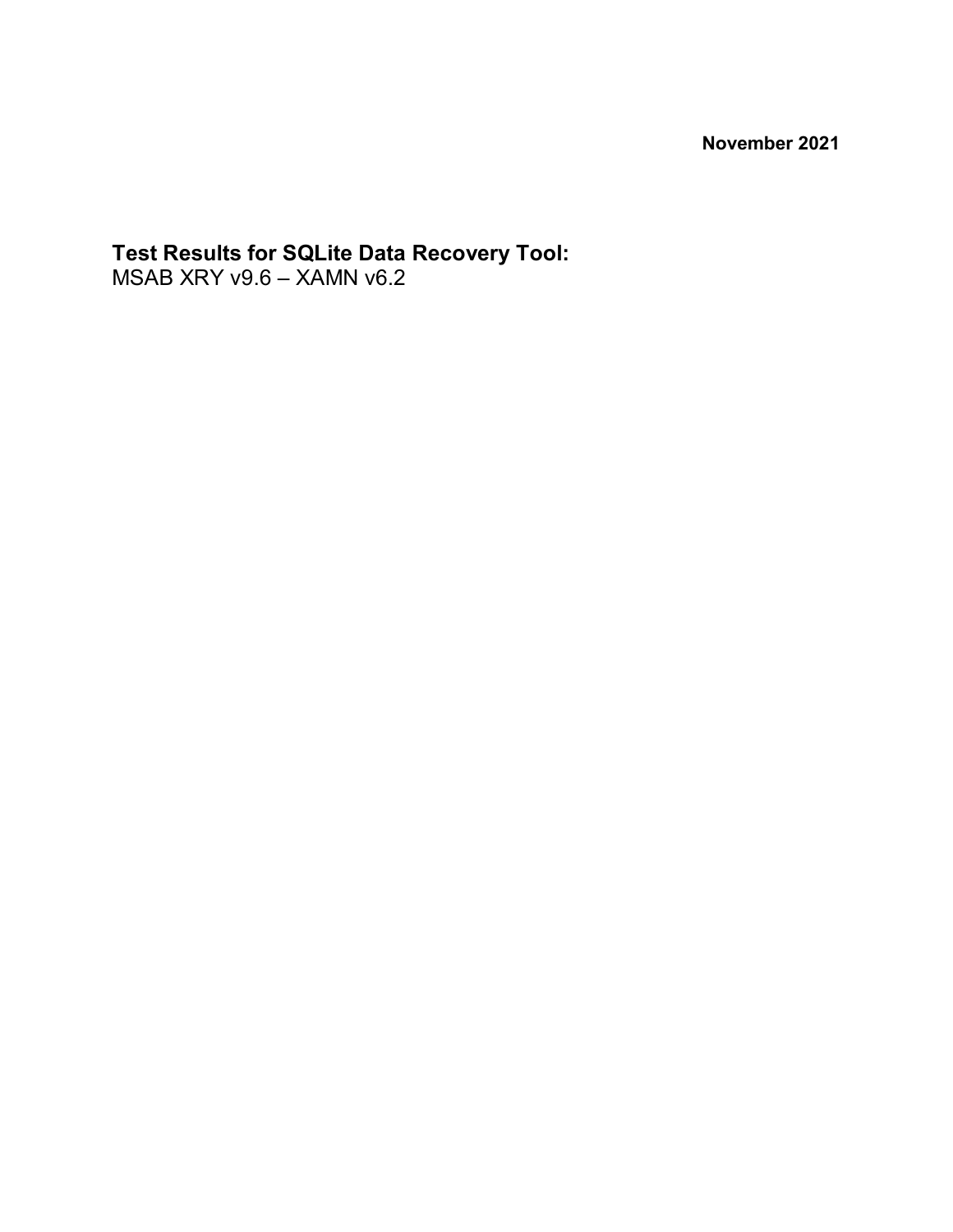### **Contents**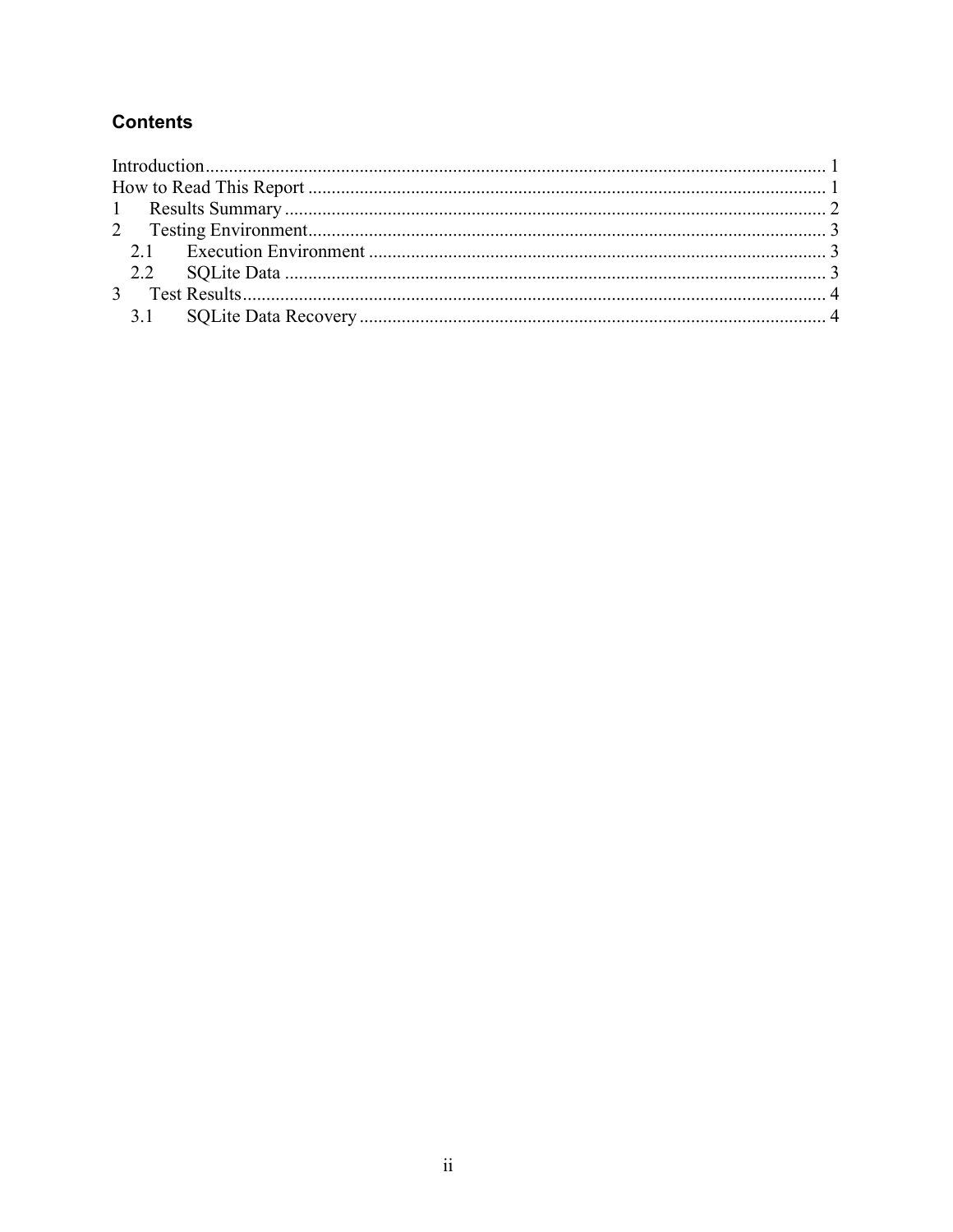# <span id="page-2-0"></span>**Introduction**

The Computer Forensics Tool Testing (CFTT) program is a joint project of the Department of Homeland Security (DHS) Science and Technology Directorate (S&T), the National Institute of Justice, and the National Institute of Standards and Technology (NIST) Special Programs Office and Information Technology Laboratory. CFTT is supported by other organizations, including the Federal Bureau of Investigation, the U.S. Department of Defense's Cyber Crime Center, U.S. Internal Revenue Service's Criminal Investigation Division Electronic Crimes Program, as well as the DHS Bureau of Immigration and Customs Enforcement, U.S. Customs and Border Protection and U.S. Secret Service. The objective of the CFTT program is to provide measurable assurance to practitioners, researchers, and other applicable users that the tools used in computer forensics investigations provide accurate results. Accomplishing this requires the development of specifications and test methods for computer forensics tools and subsequent testing of specific tools against those specifications.

Test results provide the information necessary for developers to improve tools, users to make informed choices, and the legal community and others to understand the tools' capabilities. The CFTT approach to testing computer forensics tools is based on wellrecognized methodologies for conformance and quality testing. Interested parties in the computer forensics community can review and comment on the specifications and test methods posted on the CFTT Website ([https://www.cftt.nist.gov/\)](https://www.cftt.nist.gov/).

This document reports the results from testing MSAB XRY v9.6 and XAMN v6.2 for SQLite data recovery including: displaying recovered SQLite database information, identifying, categorizing and reporting Write-Ahead Log (WAL), Rollback Journal data and sequence WAL journal data.

Test results from other tools can be found on the S&T-sponsored digital forensics webpage, [https://www.dhs.gov/science-and-technology/nist-cftt-reports.](https://www.dhs.gov/science-and-technology/nist-cftt-reports) 

## **How to Read This Report**

This report is divided into four sections. Section 1 identifies and provides a summary of any significant anomalies observed in the test runs. This section is sufficient for most readers to assess the suitability of the tool for the intended use. Section 2 lists testing environment and SQLite data objects used for testing. Section 3 provides an overview of the test case results reported by the tool.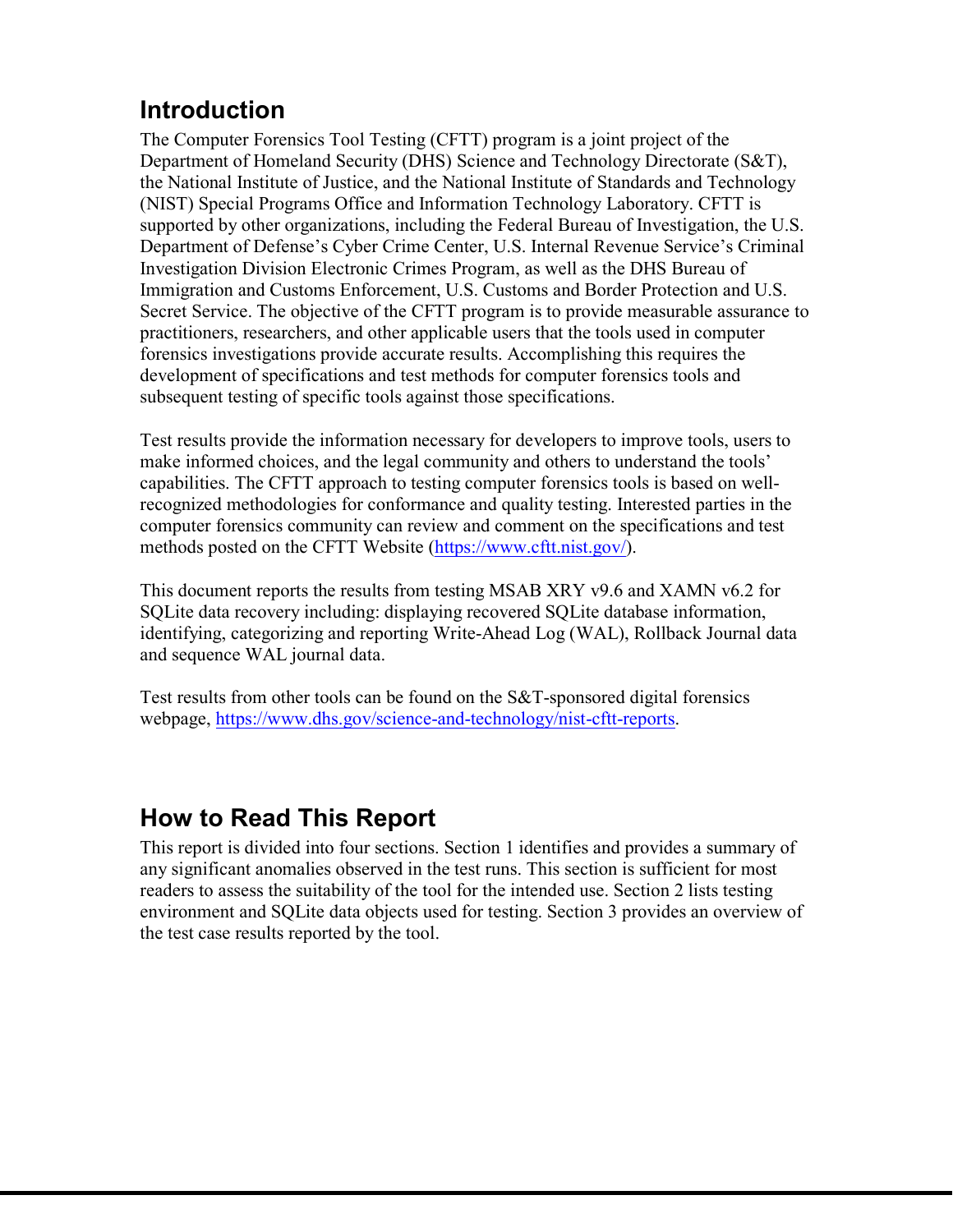# <span id="page-3-0"></span>**Test Results for SQLite Data Recovery**

| Tool Tested:      | XRY - XAMN                                                         |
|-------------------|--------------------------------------------------------------------|
| Software Version: | $v9.6 - v6.2$                                                      |
| Supplier:         | MSAB Inc                                                           |
| Address:          | 241 18 <sup>th</sup> Street South Suite 202<br>Arlington, VA 22202 |
| Tel:              | $(703)$ 750-0068                                                   |
| www·              | msab.com                                                           |

## **1 Results Summary**

MSAB XRY v9.6 and XAMN v6.2 was tested for its ability to report recovered SQLite database information. Except for the following anomalies, the tool was able to report and recover all supported data objects completely and accurately.

#### *SQLite header parsing:*

- PRAGMA journal mode = WAL, PERSIST and OFF are not reported.
- **PRAGMA** encoding = UTF8, UTF16LE, UTF16BE are not reported.
- **PRAGMA** page  $size = 1024, 4096, 8192$  are not reported.
- **PRAGMA Foreign keys=OFF is not reported.**

#### *SQLite schema data reporting:*

Binary Large Objects (BLOB) data containing graphic files of type: *bmp, .gif, .heic, .jpg, .pdf, .png, .tiff* files are not displayed.

#### *Recovered row metadata:*

The tool does not specify updated records as modified.

For more test result details see section 2.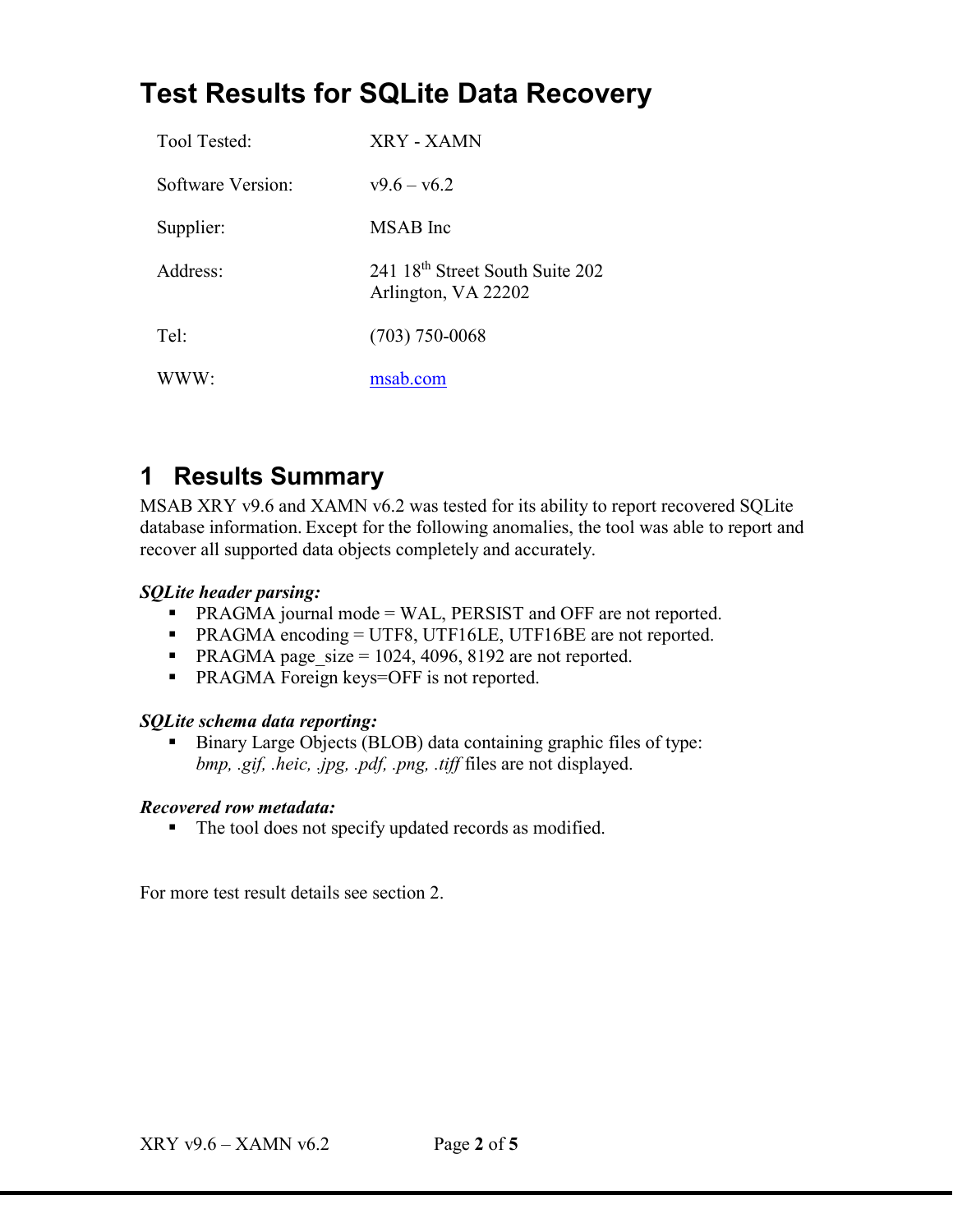# <span id="page-4-0"></span>**2 Testing Environment**

The tests were run in the National Institute of Standards and Technology (NIST) CFTT lab. This section describes the selected test execution environment, and the data objects populated for SQLite data recovery.

### *2.1 Execution Environment*

MSAB XRY v9.6 was installed on Windows 10 Pro version 10.0.14393.

### *2.2 SQLite Data*

MSAB XRY v9.6 was measured by its ability to report recovered SQLite database information. SQLite versions 3.19.0 (Android) and 3.32.3 iPhone Operating System (iOS) were used when creating the SQLite databases. These versions are the most current versions running on Android and iOS. Table 2 below defines the SQLite data tested per each test case.

| <b>Test Case</b>                | <b>Data</b>                                  |
|---------------------------------|----------------------------------------------|
| SQLite Forensic Tool (SFT)-01:  | Page Size (4096, 1024, 8192)                 |
| SQLite header parsing           | Journal Mode Information (Write-Ahead Log    |
|                                 | (WAL), PERSIST, OFF)                         |
|                                 | Number of Pages                              |
|                                 | <b>UTF</b> (Unicode Transformation Format)-8 |
|                                 | UTF-16 (Little Endian) LE                    |
|                                 | UTF-16 (Big Endian) BE                       |
| SFT-02: SQLite Schema Reporting | <b>Table Names</b>                           |
|                                 | Column Names per Table                       |
|                                 | Row Information per Table                    |
| SFT-03: SQLite Recoverable Rows | Source filename                              |
|                                 | <b>Row Status: Deleted</b>                   |
|                                 | Row Status: Modified                         |
| SFT-04: SQLite Data Element     | Source filename                              |
| Metadata                        | <b>Row Status: Deleted</b>                   |
|                                 | Row Status: Modified                         |
| SFT-05: SQLite Schema Data      | Primary Key                                  |
| Reporting                       | Integer (Int)                                |
|                                 | Float                                        |
|                                 | Text                                         |
|                                 | Binary Large Object (BLOB) (bmp, gif, heic,  |
|                                 | jpg, pdf, png, tiff)                         |
|                                 | <b>Boolean</b>                               |
| SFT-06: Recovered Row Metadata  | Source Filename                              |
|                                 | <b>Row Status: Deleted</b>                   |
|                                 | Row Status: Modified                         |
| SFT-07: SQLite Recovered Data   | File Offset, length                          |
| Information                     | Table name associated with Row               |

**Table 1: SQLite Data Objects**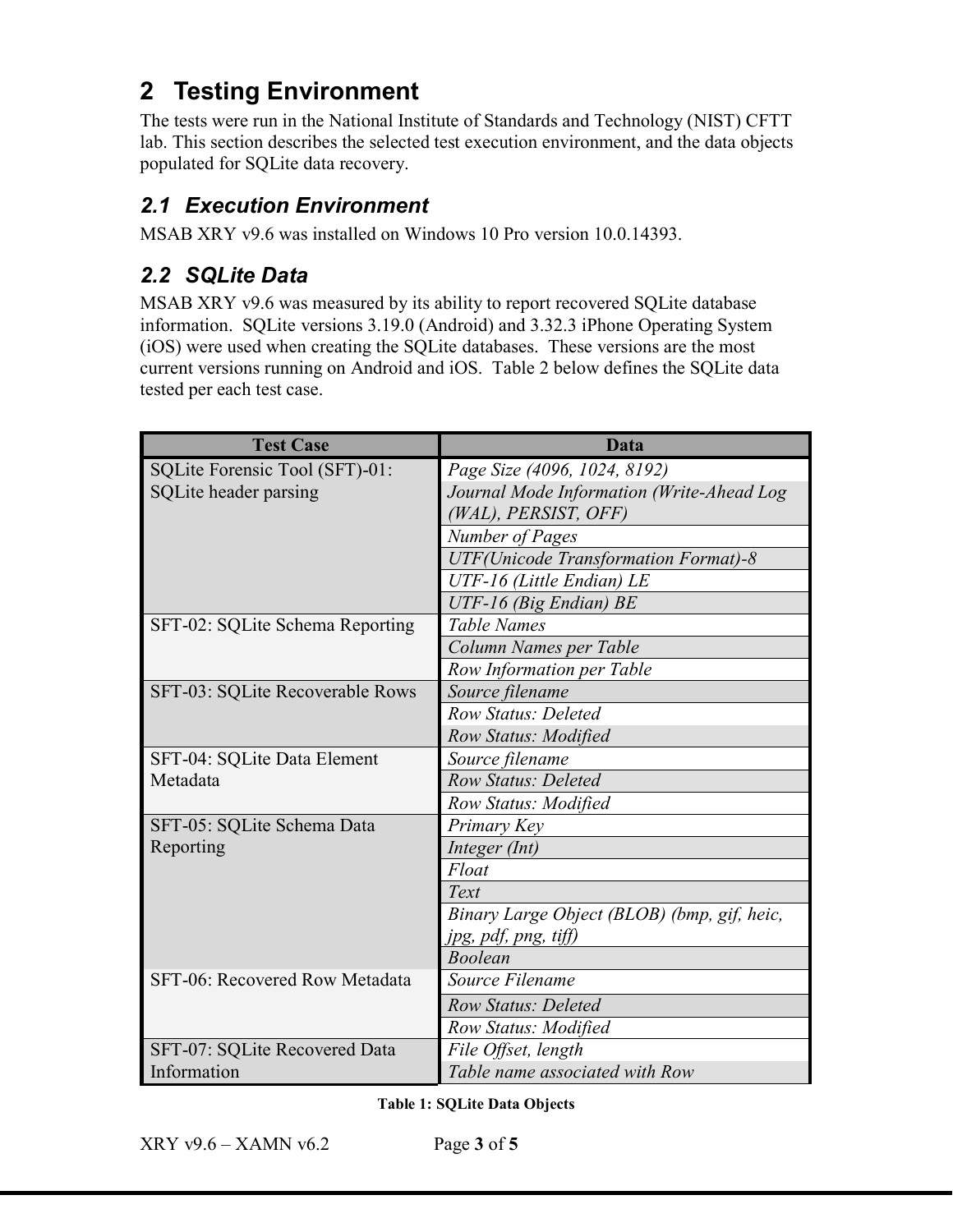### <span id="page-5-0"></span>**3 Test Results**

This section provides the test case results reported by the tool. Section 3.1 identifies the PRAGMA journal mode (i.e., WAL, PERSIST, OFF), test cases and associated data checked within individual test cases.

Toolname was tested for its ability to report recovered SQLite database information.

The *Test Cases* column in section 3.1 is comprised of two sub-columns that define a particular test category and individual sub-categories that are verified when testing. The results are as follows:

*As Expected*: the SQLite data recovery tool returned expected test results.

*Partial*: the SQLite data recovery tool returned some of data.

*Not As Expected*: the SQLite data recovery tool failed to return expected test results.

*Not Applicable (NA):* the tool does not provide support or the test assertion is optional.

### *3.1 SQLite Data Recovery*

SQLite data recovery was testing with MSAB XRY v9.6.

All test cases were successful with the exception of the following.

- Header information (i.e., Page Size, Journal mode type, Number of Pages, Encoding type is note reported.
- Graphic files of type bmp, gif, heic, jpg, pdf, png, tiff embedded in a BLOB are not displayed.
- The status of records that have been modified are not specified by the tool as "modified" records.

See Table 2 below for more details.